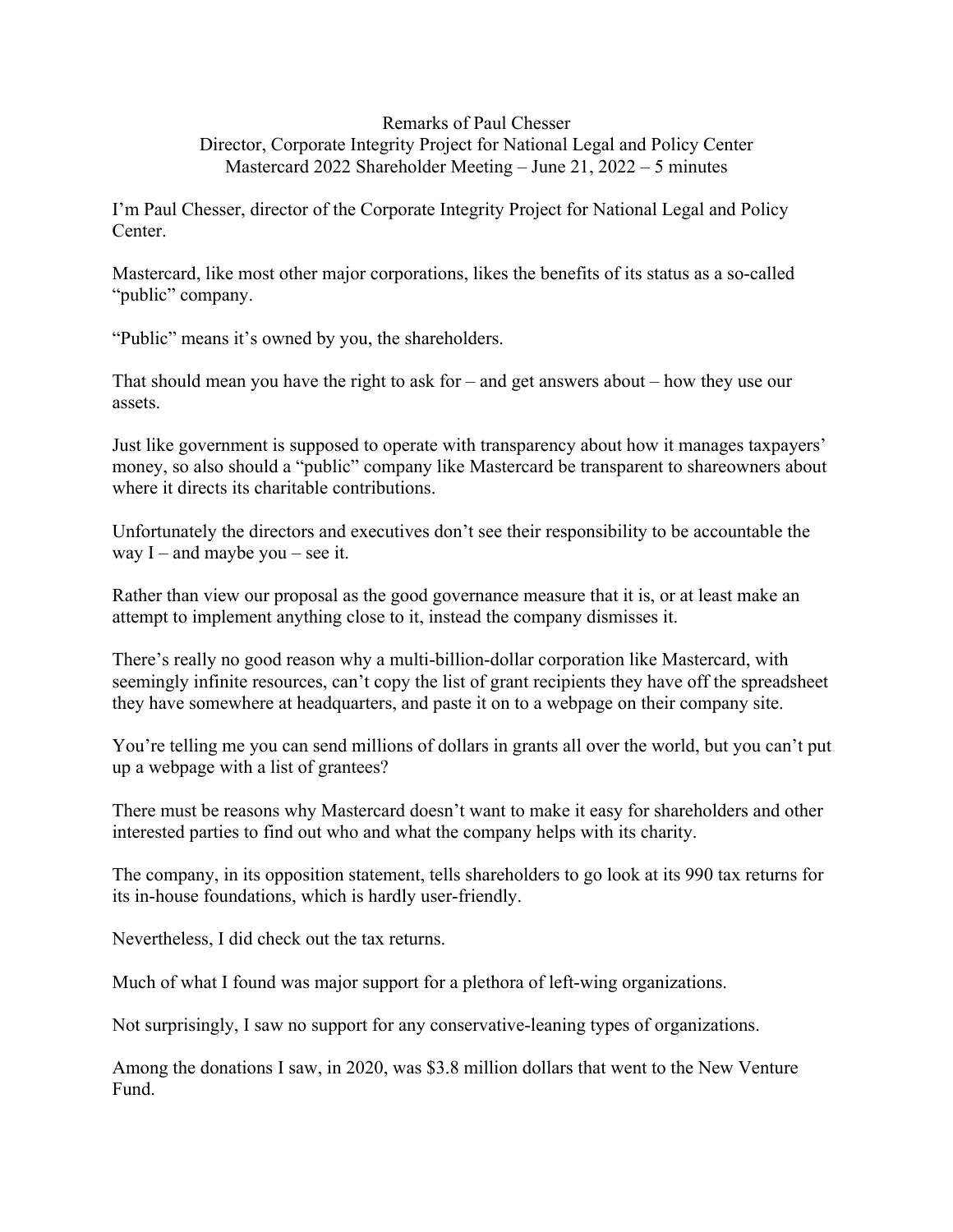This organization is part of what the *New York Times* calls a "dark money" network of groups, overseen by the far-left Arabella Advisors.

And yes, the New Venture Fund involves itself in political campaigns to help liberal candidates, among its many endeavors.

The way Mastercard also responds in opposition to our proposal, is to tell you to go look at their glossy "Sustainability Report," to read all the soft-focus stories about how not-racist they are, and what climate cheerleaders they are, among dozens of other "woke" agenda items.

It's 90 pages of slick propaganda, certainly costing at least tens of thousands of dollars to aggregate the information, put together and produce it.

While Mastercard spares *no* expense to produce its puffery and hype, it's just *too* much for them to put up a simple list of charitable grant recipients, like we asked for.

But just for kicks, I did what Mastercard asked, and I sampled the home page for their charitable endeavor, the Center for Inclusive Growth.

One of the things Mastercard is big on funding is so-called "Data Science," to help improve communities and make a positive impact.

On the homepage I found an article about Chicago's Austin neighborhood, where Mastercard examined whether an *arts center* is drawing economic growth to the low-income community.

The idea was to try to measure economic benefits of a project through things like geo-tracking, to see if they produce a return on investment.

Mastercard blames the poverty and many vacant buildings in the Austin neighborhood on socalled "disinvestment."

But rather than look at whether an arts center is creating some marginal financial benefit, wouldn't it be *more* worthwhile for Mastercard to ask the question: "Why the disinvestment in this area of Chicago?"

A quick Google search, with an understanding of the crime plaguing Chicago, will give you the answer: people in the Austin neighborhood are just trying to survive – never mind going to some art event and the shiny new venue.

For example, a man was shot dead sitting in his car just yesterday in Austin.

Two days ago an Austin man was charged for attempted murder of a police officer.

Last month an Austin man was shot was standing on his front porch.